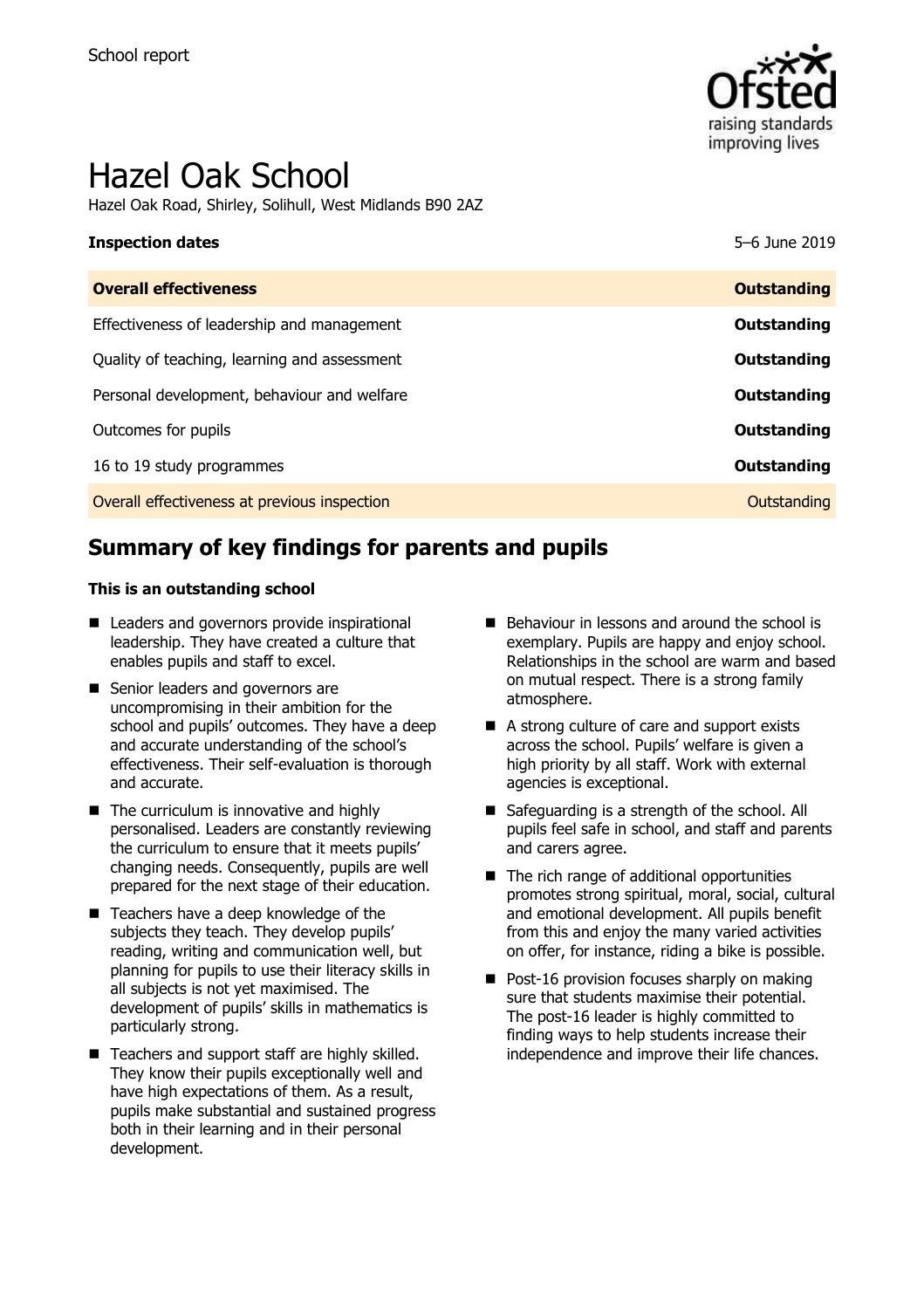

# **Full report**

### **What does the school need to do to improve further?**

■ Continue to develop the use of cross-curricular literacy skills within the curriculum so that pupils make even more progress in their writing.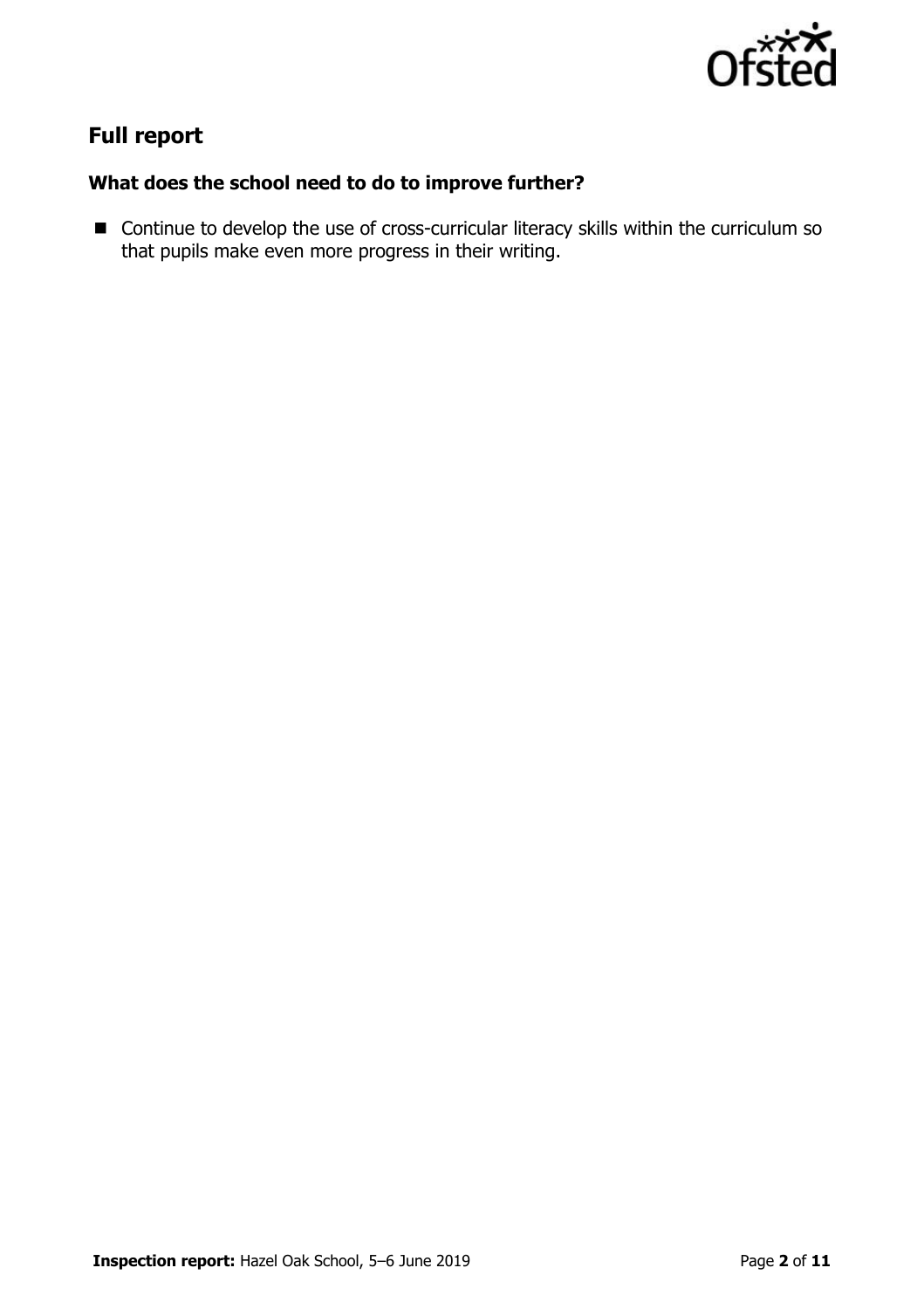

# **Inspection judgements**

#### **Effectiveness of leadership and management Constanding**

- Leaders and governors share a powerful commitment to an ambitious vision for all aspects of the school's work. They set a strong strategic direction for the school that is centred on improving pupils' life chances.
- Leaders and governors maintain a relentless focus on continuous improvement. Their rapid and decisive actions since the recent inspection have already secured improvement in aspects of the school's work. For example, effective senior leaders' mentoring and coaching of middle leaders have further developed their strategic leadership skills. As a result, middle leaders have an accurate view of their area's strengths and areas for improvement and are taking effective action to secure further improvements.
- Senior leaders are highly skilled at identifying staff's abilities and talents and they give them the opportunities to develop these further. Staff value these opportunities. Consequently, many staff have been successful in gaining promotion both in the school and beyond.
- Senior leaders and governors value the contribution the staff make to the school. They provide effective support for staff's well-being through the work of the life coach. Staff value this support and their morale is high.
- Senior leaders and middle leaders thoroughly analyse assessment information to effectively identify where intervention is needed. As a result, all pupils are making substantial and sustained progress.
- Additional funding, including the pupil premium, Year 7 catch-up funding and the primary physical education (PE) and sport funding, is used carefully and effectively. The spending takes full account of the needs of individual pupils and is well targeted. There are no discernible differences in outcomes for different groups. The primary PE and sport premium is used well and encourages younger pupils to participate in physical activities. For example, activities offered at lunchtime include the riding of bikes and 'balanceability'. Pupils speak enthusiastically about these activities and takeup is high.
- The school's curriculum is a special strength. Leaders continually review the curriculum to ensure that it continues to meet pupils' changing needs. They ensure that relevance is inherent in its planning. For example, as part of a topic on Medieval Britain, pupils wrote a magna carta for Hazel Oak based on the school's core values. However, there is room for more coherent planning to give pupils the chance to use their literacy skills in other subjects more frequently.
- Topic-based work delivered through the 'challenge curriculum' is effectively contributing to the promotion of pupils' spiritual, moral, social and cultural development and, within this, the promotion of British values. For example, a topic studied in the 'challenge curriculum' on the Calais refugee crisis resulted in pupils organising a fundraising event to support the refugees.
- $\blacksquare$  The school has strong links with the local authority. It was previously a teaching school, and the local authority recognises the school for its good practice and uses the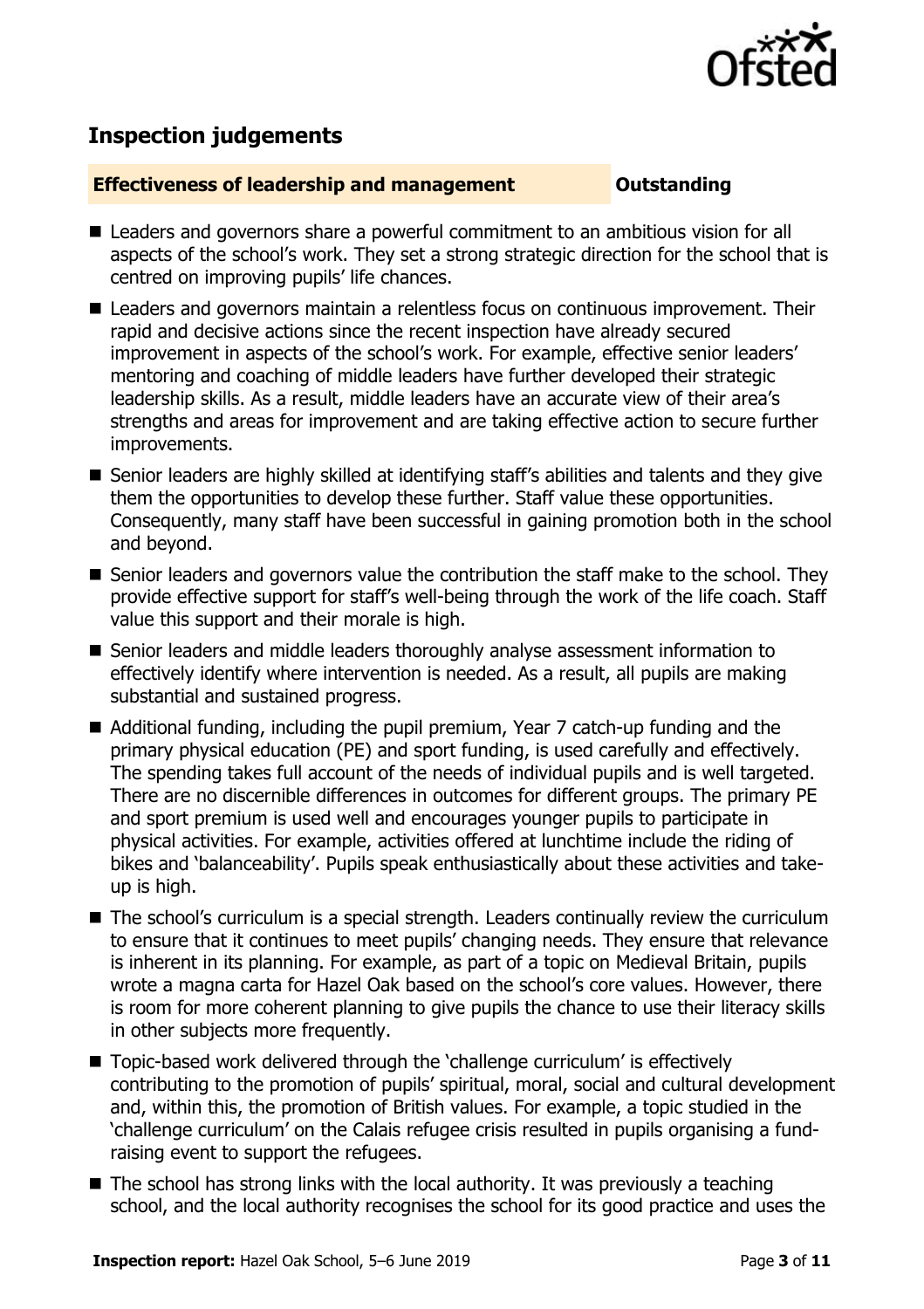

school's expertise to support the work of other schools. For example, during the inspection, the school provided a course for local schools on positive handling.

#### **Governance of the school**

- Governance is strong. Governors have considerable experience and a range of appropriate expertise. This is used effectively to work with senior leaders at a strategic level. For example, governors contributed effectively to the development of the school's development plan. Governors visit the school regularly. As a result, they have a clear understanding of the school's strengths and areas for improvement.
- Governors are effective in their role as a critical friend to the school. While they offer a great deal of support to leaders, they are not afraid to ask challenging questions. For example, they probed senior leaders extensively when the idea of moving the post-16 provision to a local college was first proposed.
- Governors pay close attention to their statutory duties, including safeguarding. They take their safeguarding duties seriously. They have a named governor for safeguarding and ensure that the vetting procedure for new staff is robust.

### **Safeguarding**

- The arrangements for safeguarding are effective.
- Leadership of safeguarding is strong. The holistic approach taken by the school in this aspect of its work is highly effective. For example, having the family support worker as one of the designated safeguarding leads means that individual pupils' needs, and those of their family, are understood well. Together with the strong links with external agencies, this ensures that effective bespoke support can be put in place.
- Training for staff is up to date and appropriate. Leaders recognise that their pupils have particular vulnerabilities and they support these by taking a contextual view to safeguarding. Recent training has included the risks associated with child sexual exploitation and peer-on-peer abuse.
- The school's procedures are rigorous. The single central record is compliant. There is appropriate filtering of the internet. The procedures for the recruitment and vetting of staff are understood and used well.
- Records relating to child protection are detailed, well organised and stored securely.
- Leaders work well with external providers to support pupils who are at risk or who are subject to a multi-agency plan.
- Leaders are tenacious in following up concerns with the local authority. For example, they relentlessly check that drivers provided by the local authority have had the appropriate safeguarding checks.
- Through the curriculum, workshops and assemblies, pupils are taught about e-safety, relationships and self-care. Leaders respond to local issues appropriately, including holding assemblies on railway trespassing to teach pupils how to keep themselves safe during the Easter holidays.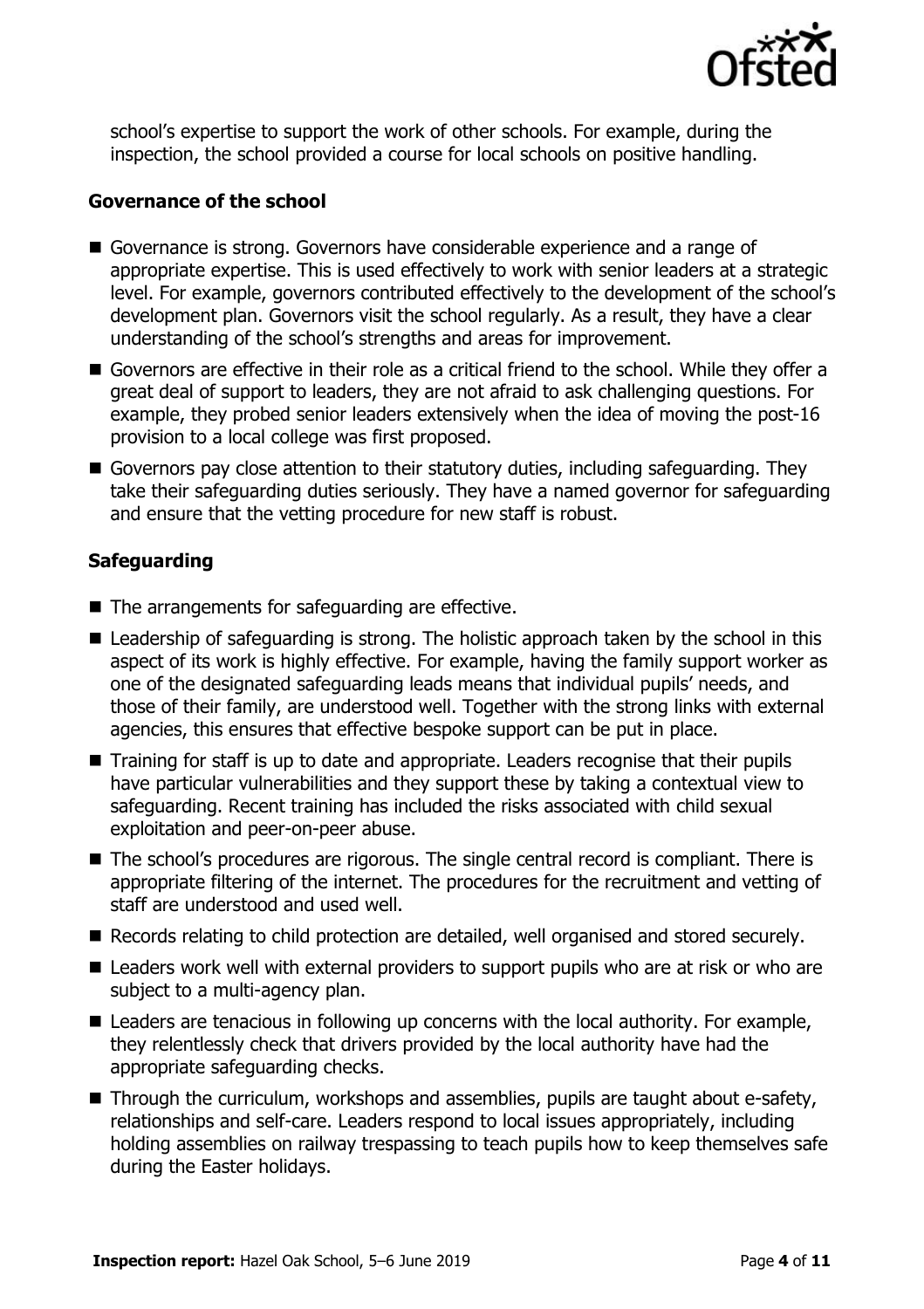

### **Quality of teaching, learning and assessment Outstanding**

- **Teachers and teaching and learning assistants share leaders' ambitions for the pupils.** They have high expectations of what pupils should achieve both in lessons and over time. For instance, teachers expect pupils to know the word of the day, know its meaning, spell it correctly and also use it appropriately in their work.
- Teachers plan lessons well as they have a secure knowledge of pupils' needs. Appropriate resources are used well, including a range of communication aids, closely matched to the pupils' needs. Teachers and teaching and learning assistants use questioning highly effectively to probe pupils' responses and deepen their understanding. As a result, pupils are articulate, confident learners.
- Teachers know their pupils very well. They use individual preferences and motivations effectively to enhance learning, for example, helping pupils to overcome their refusal to use certain pieces of equipment by attaching them to favourite objects.
- The school is a literacy-rich environment. The impact of leaders' decisive and rapid actions since the last inspection to improve the teaching of writing can clearly be seen in pupils' books. There is a consistency of approach. A sharper focus on developing pupils' punctuation and grammar skills has resulted in pupils being more secure in their use.
- Pupils' skills in mathematics are developed well. They are able to use mathematical language confidently. For example, in a key stage 4 mathematics lesson, pupils worked independently to teach each other effective strategies to solve problems in preparation for their GCSE examination.
- Teaching and learning assistants are deploved exceptionally well. They are highly effective in the support they provide to pupils. They promote a 'can-do' attitude that effectively develops pupils' self-confidence and resilience. As a result, pupils are able to take responsibility for their own learning.
- The tracking and analysis of pupils' progress by senior and middle leaders are thorough. Both internal and external moderation give validity and reliability to leaders' judgements. Leaders' analysis effectively identifies pupils who are falling behind and appropriate interventions are put in place. As a result, pupils are making sustained and substantial progress across all key stages.
- Parents are provided with clear and timely information on how well their child is progressing. Reports are highly personalised and give full information regarding their child's progress and achievements. Recognition is given of 'inspired moments' for example, and pupils can achieve the 'philosopher award'. Parents value this information and are highly supportive of the school. A typical comment on Parent View, Ofsted's online parent questionnaire, was: 'It is a very special school for very special children.'

#### **Personal development, behaviour and welfare <b>COU COULDANGE COULD COULD A** DUCT

#### **Personal development and welfare**

■ The school's work to promote pupils' personal development and welfare is outstanding.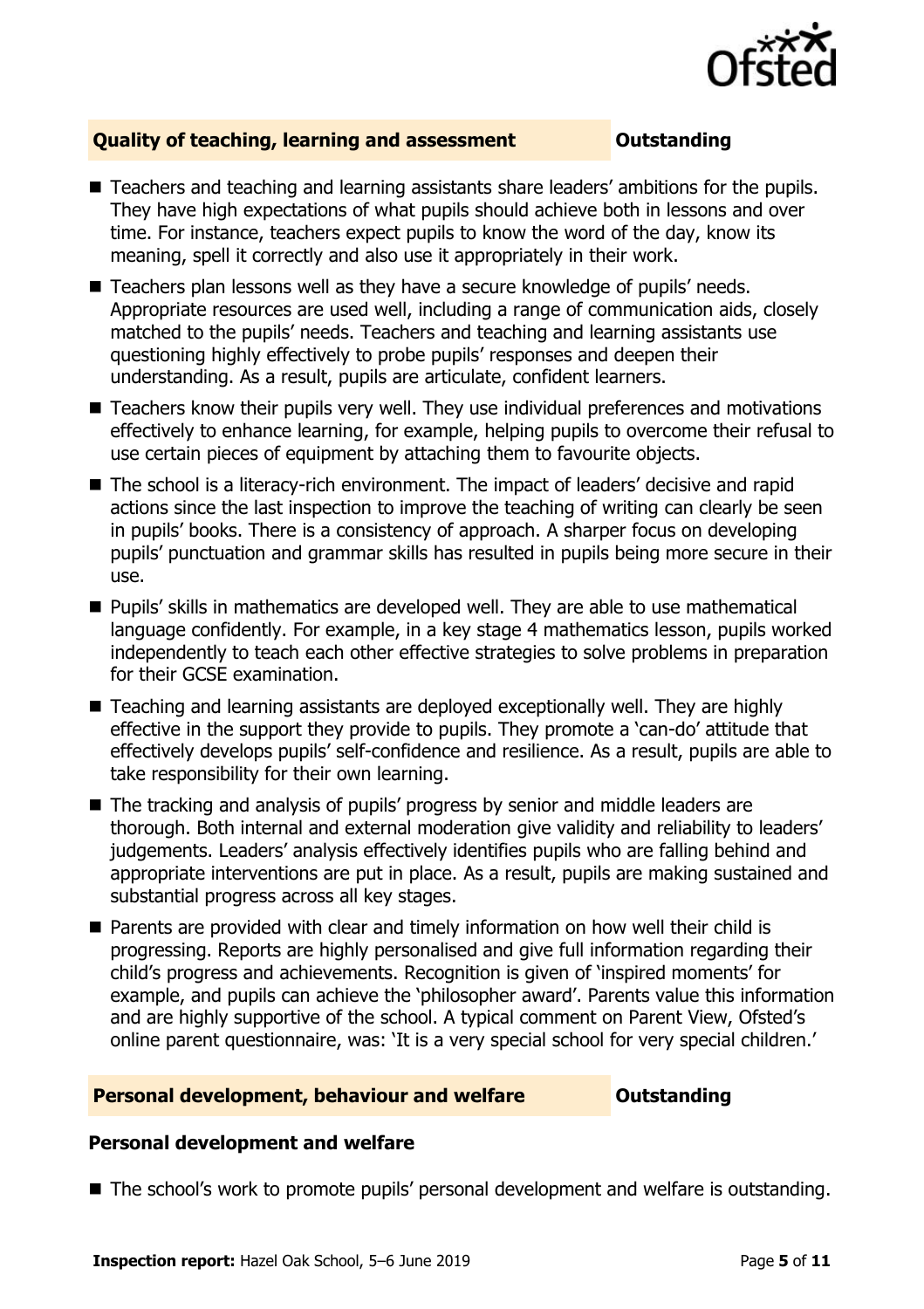

The pastoral support provided through the school's well-being team is a special strength.

- The holistic view taken by the school to support pupils' personal development and welfare is demonstrated by the effective working relationships between the school, parents and external agencies. The educational psychologist and community nurse hold clinics in school. Workshops are run for parents on topics such as puberty, toileting and personal relationships. Parents value this support.
- The pastoral team's highly effective support for pupils' social, emotional and mental health is making a significant impact on pupils' ability to manage their own emotions. For example, the introduction of the 'zones of regulation' is helping pupils to recognise their emotions and then effectively use strategies themselves to help reduce their anxieties. As a result, pupils are confident and happy. A typical comment from a pupil was: 'Since being at Hazel Oak my confidence has shot up. All staff listen to me. I feel it's really important to talk about your problems and this certainly helped me to feel better about myself and overcome my fears.'
- **Pupils' physical well-being is supported effectively by the use of 'fitness flash' sessions** during the day when pupils are encouraged to take part in physical exercise. At breaktime and lunchtime, pupils are very active. They enjoy playing short tennis and football and make good use of the climbing frames and play equipment. The healthy eating options provided at lunchtime are popular with the pupils. Posters displayed around the school effectively support the promotion and benefits of health eating.
- **Pupils say that bullying is rare. They say that if pupils do say unkind things about them,** they tell an adult and it is sorted out quickly.

### **Behaviour**

- The behaviour of pupils is outstanding. The school is a calm, orderly environment. Pupils' exemplary behaviour both in class and at unstructured times reflects the school's effective strategies to promote high standards of behaviour.
- $\blacksquare$  Established routines, which begin at the start of the day with pupils lining up on the playground, set the tone. This positive approach continues throughout the day.
- Staff and pupils have purposeful, warm relationships. As a result, pupils want to do well and they take pride in their work. Low-level disruption is extremely rare.
- The number of fixed-term exclusions and repeat fixed-term exclusions is extremely low and reducing over time. There have been no permanent exclusions this year.
- The school's multi-disciplinary approach to improving attendance, including the wellbeing team, is making a significant difference. Parents are fully involved in the process and value the school's work. One parent commented: 'My son has flourished since he joined a few years ago and absolutely loves to attend each and every day.'
- Attendance is high and improving over time. Persistent absence is low and reducing over time.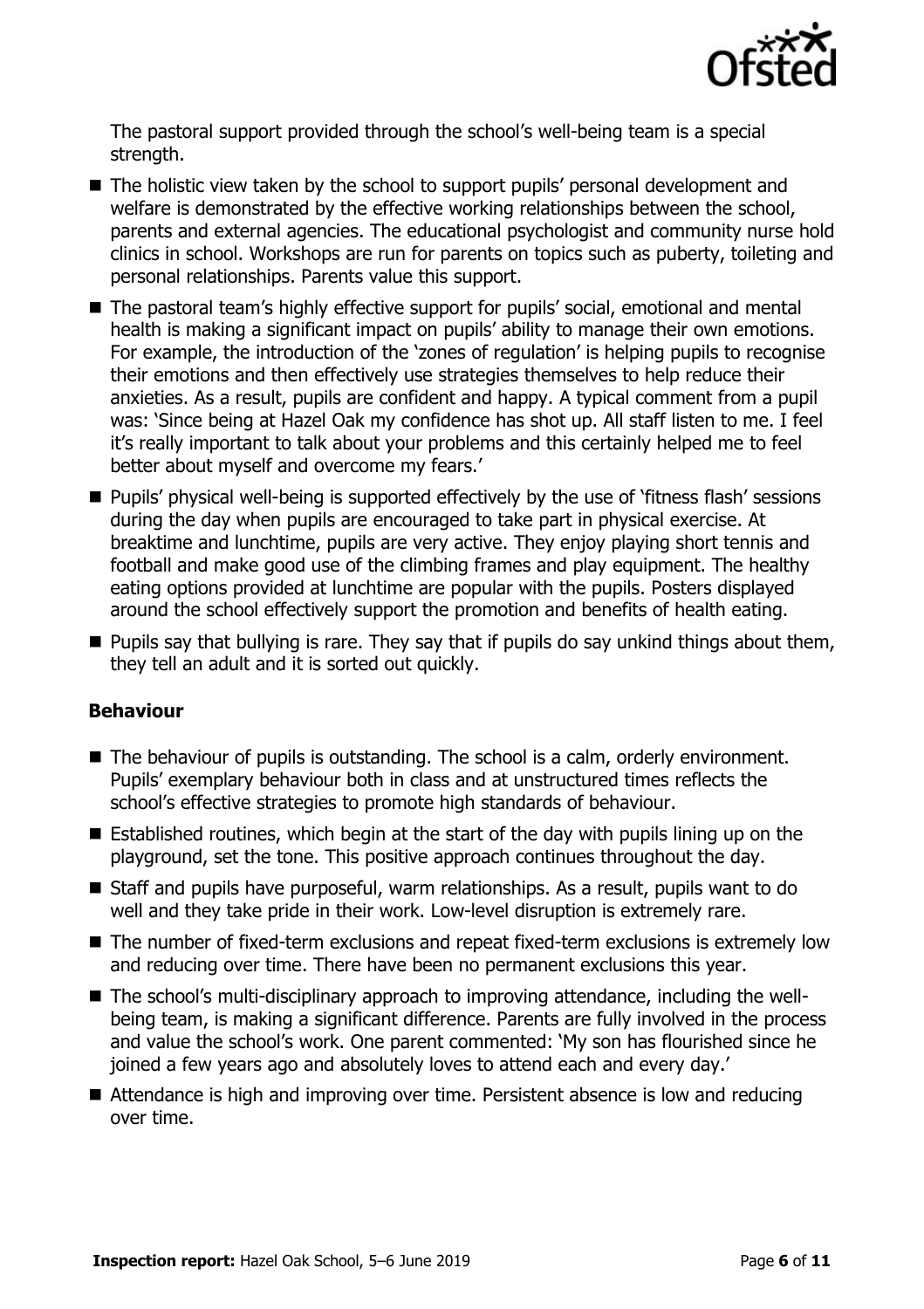

#### **Outcomes for pupils Outstanding**

- **Pupils make strong progress from their starting points in all key stages. Progress** towards academic targets is tracked in English, mathematics and science. Pupils' personal development is tracked through the 'skills for life' curriculum. The school's assessment information shows that the majority of pupils make excellent progress over the year. Work seen in pupils' books supports this.
- There are no discernible differences in the progress of different groups of pupils. This is because of the highly personalised approach to teaching and learning and the curriculum that is continually reviewed and adjusted to take account of pupils' needs and interests.
- **Pupils study for a wide range of accredited courses. Last year, all pupils achieved a** qualification in mathematics and science, and virtually all did in English. Some pupils achieved these qualifications at GCSE.
- Careers education and guidance are threaded through the life skills curriculum from Year 1 with age-appropriate activities. For example, pupils in key stage 3 have a 'world at work day', Year 10 pupils have a 'world at work week', and Year 11 pupils have a week of work experience. As a result, pupils are well prepared for the next stage in their education.
- $\blacksquare$  Pupils have a range of opportunities to develop appropriate life skills. For instance, pupils in Year 11 and Year 13 have taken part in a driving school experience at school. Some pupils have since gone on to pass their driving test.
- Last year, all pupils went on to education, employment or training post-16.

#### **16 to 19 study programmes Distances Outstanding**

- Leadership of the post-16 provision is strong. The head of post-16 works tirelessly to maximise students' life chances. Ably supported by senior leaders and governors, he has successfully negotiated with a local college for the school's post-16 provision to move to the college site. This move, from September 2019, will enable the school to further expand its post-16 curriculum. Better facilities, such as the working farm, will enable more vocational subjects to be offered.
- Teaching is well planned to meet the needs of individuals. Students undertake highly individualised and challenging learning activities to prepare them well for their future. They continue to study English and mathematics, and most improve their qualifications as a result. Assessment information shows that the majority of students are making sustained and substantial progress across both academic and vocational subjects.
- Teachers and teaching and learning assistants know their students well. Relationships are strong and underpin the involvement of all students in lessons. Students feel secure and respect the views of others.
- The curriculum is dynamic and rooted in real life. For example, right-wing extremism is currently a concern in the local area. Teachers have responded to this by including it as a topic in the curriculum. Students were seen in a lesson debating this thoughtfully and maturely. A typical question posed by a student was: 'Should the EDL exist?'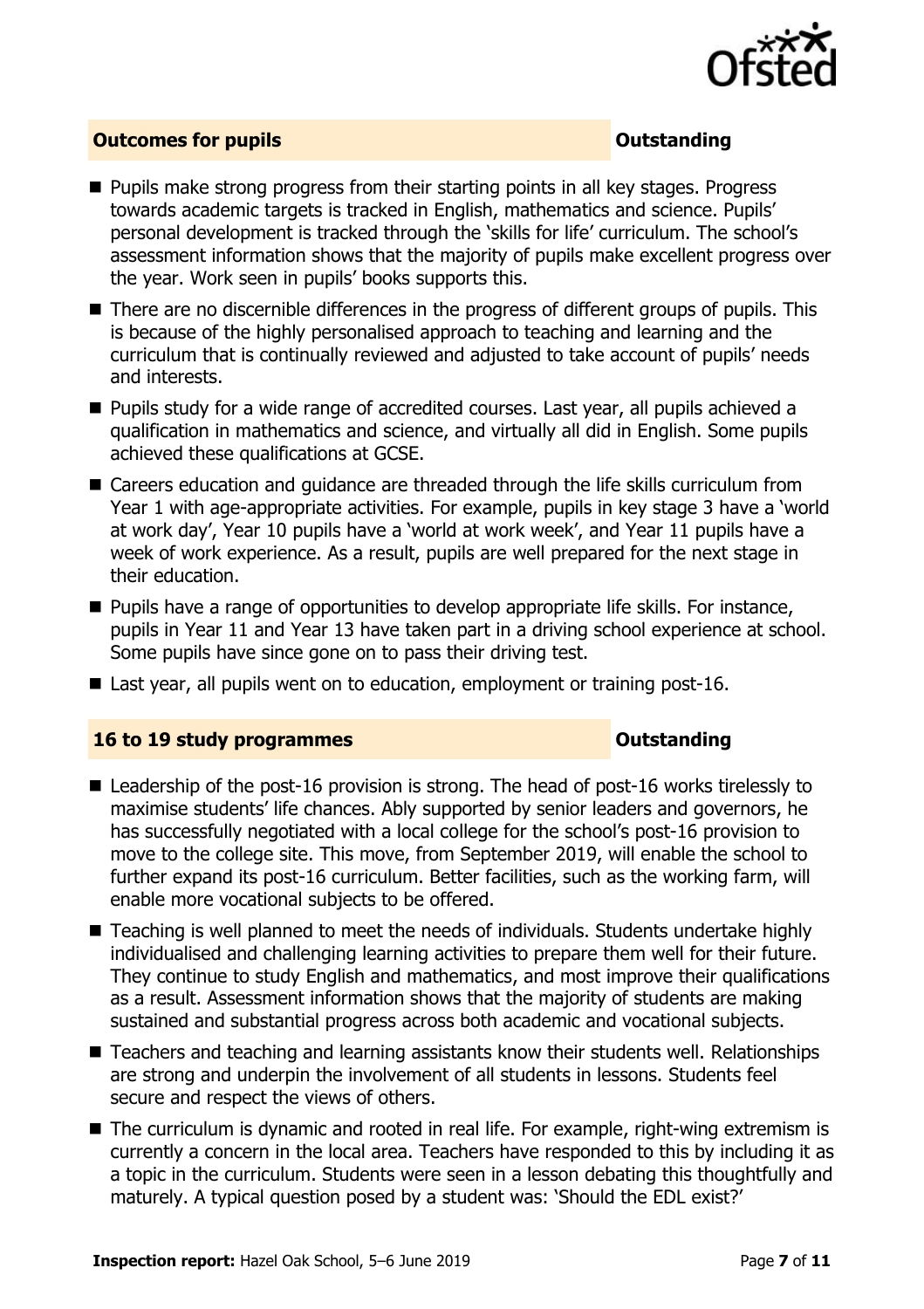

- Students' behaviour is exemplary. They value their education and rarely miss a day of school. They feel safe and well supported. Year 12 students talk positively about the move to the college site and are looking forward to the new opportunities and experiences this will offer.
- Retention levels are high. Last year, all students stayed at the school through Years 12 and 13.
- Students are well prepared for the next stage in their education. All students last year went on to education, employment or training.
- Students take on roles and responsibilities and support the life of the school and the local community. For example, they help with the lower school's sports day and effectively support Year 11 pupils with their transition into the sixth form. They hold regular fund-raising activities to support local charities.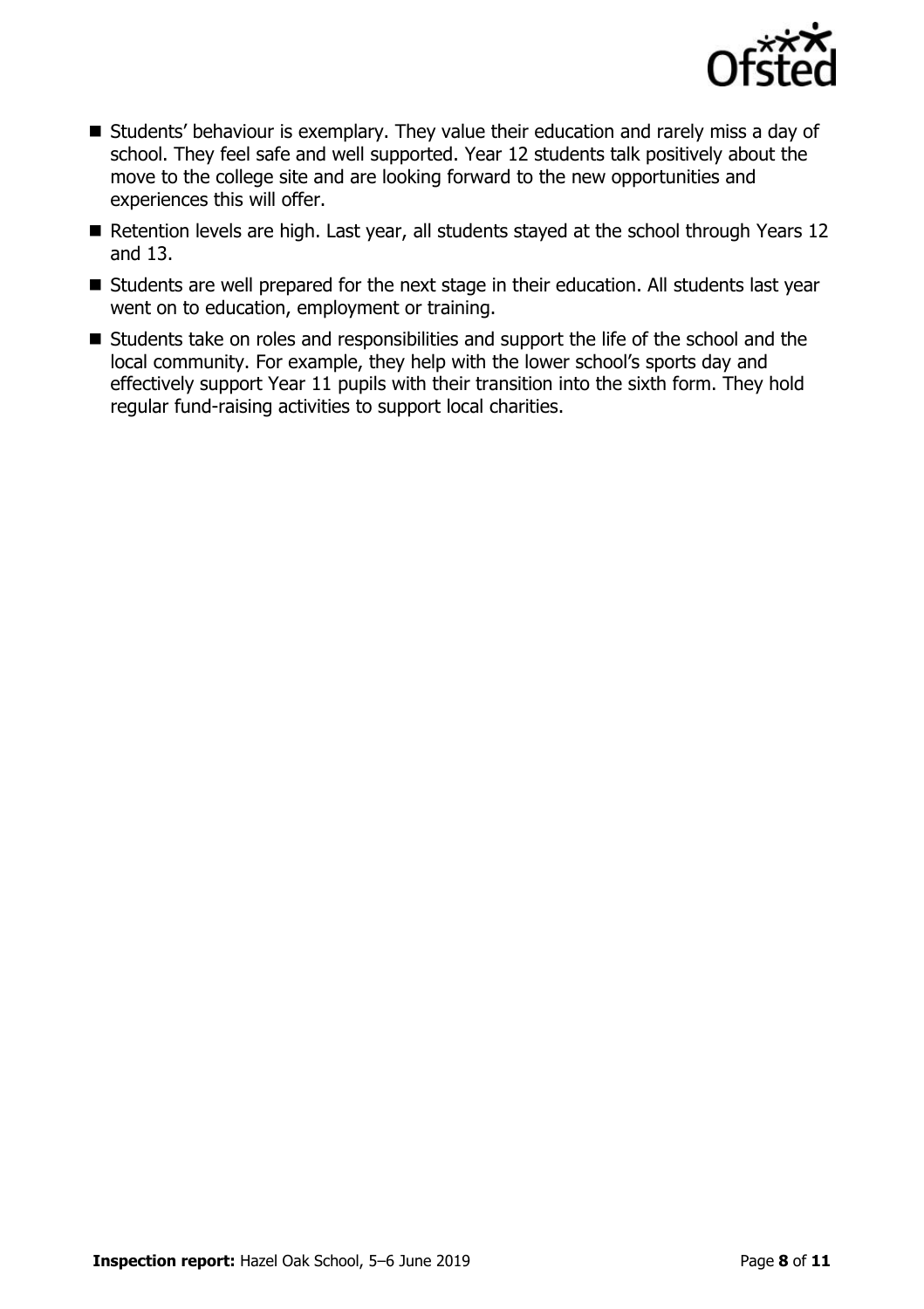

# **School details**

| Unique reference number | 104130   |
|-------------------------|----------|
| Local authority         | Solihull |
| Inspection number       | 10102379 |

This inspection of the school was carried out under section 5 of the Education Act 2005.

| Type of school                                           | Special                          |
|----------------------------------------------------------|----------------------------------|
| School category                                          | Community special                |
| Age range of pupils                                      | 4 to 19                          |
| <b>Gender of pupils</b>                                  | Mixed                            |
| Gender of pupils in 16 to 19 study<br>programmes         | Mixed                            |
| Number of pupils on the school roll                      | 151                              |
| Of which, number on roll in 16 to 19 study<br>programmes | 18                               |
| Appropriate authority                                    | The governing body               |
| Chair                                                    | Mr Alex Henderson                |
| <b>Headteacher</b>                                       | Mr Andrew Simms                  |
| Telephone number                                         | 0121 744 4162                    |
| Website                                                  | https://hazel-oak.co.uk          |
| Email address                                            | office@hazel-oak.solihull.sch.uk |
| Date of previous inspection                              | 26 March 2019                    |

### **Information about this school**

- The school is smaller than a typical secondary school.
- All the pupils have an education, health and care plan. Pupils' needs include moderate learning difficulties, speech and language difficulties, and autism spectrum disorder.
- $\blacksquare$  The school has twice as many boys as girls.
- $\blacksquare$  The proportion of disadvantaged pupils is above average.
- The proportion of pupils who speak English as an additional language is below average.
- **Pupils from four neighbouring local authorities attend the school.**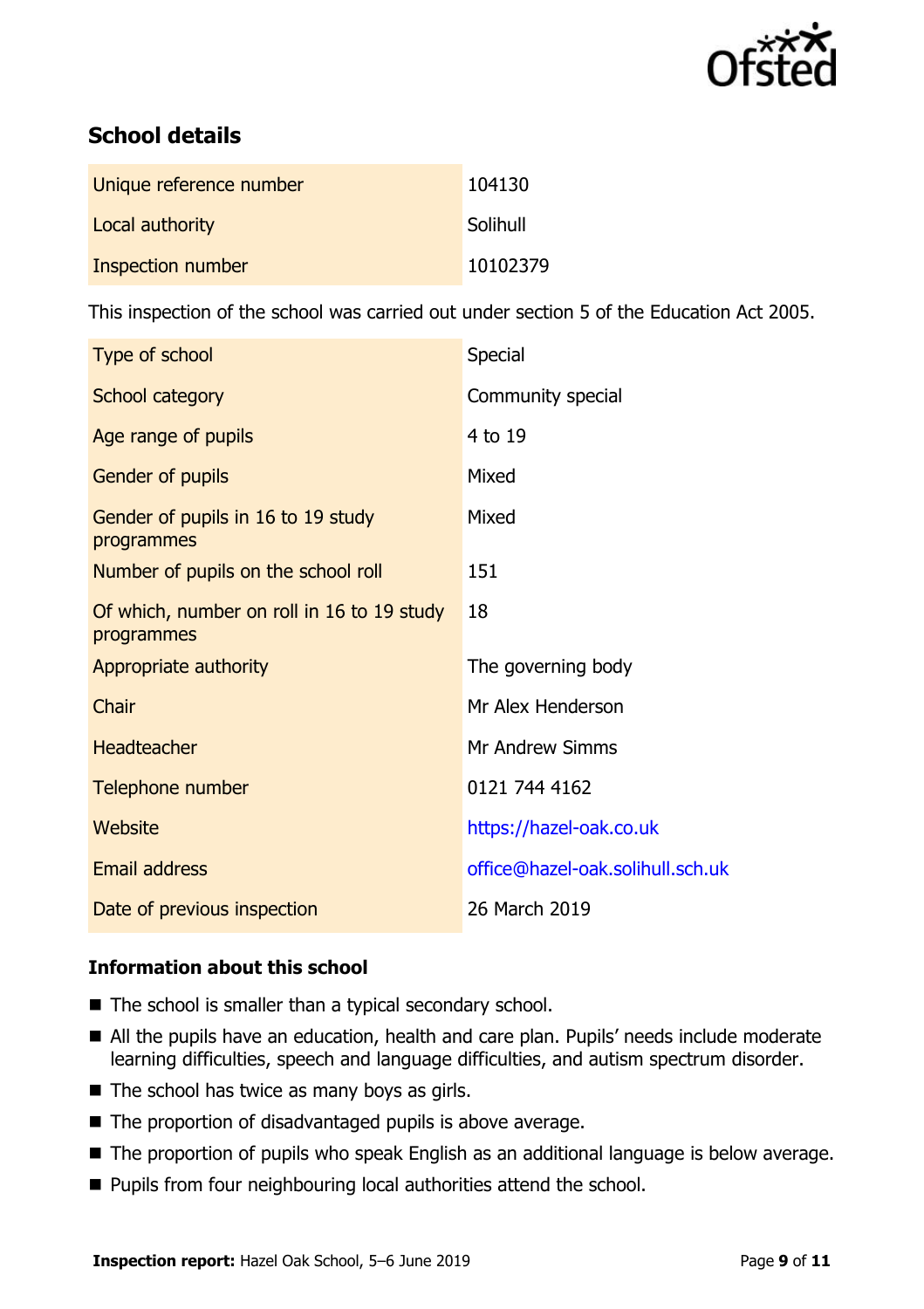

# **Information about this inspection**

- **Inspectors met with: the headteacher; other senior and middle leaders; the vice-chair** of the governing body; a representative from the local authority; and a group of pupils.
- **Inspectors talked to many pupils about their learning and their attitudes to, and** opinions about, school. Inspectors observed pupils at breaktimes, lunchtimes and as they moved about the school.
- Inspectors observed learning in lessons; all of these observations were conducted jointly with senior leaders.
- Various documents were evaluated, including the school's development plan and selfevaluation, minutes of meetings of the governing body, and safeguarding information and policies. Information about attendance, behaviour and safety was also analysed. Inspectors checked the school website and the single central record, which contains information on safeguarding checks on staff and staff recruitment.
- Inspectors took account of parents' views by considering the 59 responses to Parent View, including 47 free-text responses.
- Inspectors considered the 26 responses from staff. There were no responses from pupils to Ofsted's survey.

#### **Inspection team**

| Lesley Yates, lead inspector | Her Majesty's Inspector |
|------------------------------|-------------------------|
| Jo Owen                      | <b>Ofsted Inspector</b> |
| <b>Derek Barnes</b>          | <b>Ofsted Inspector</b> |